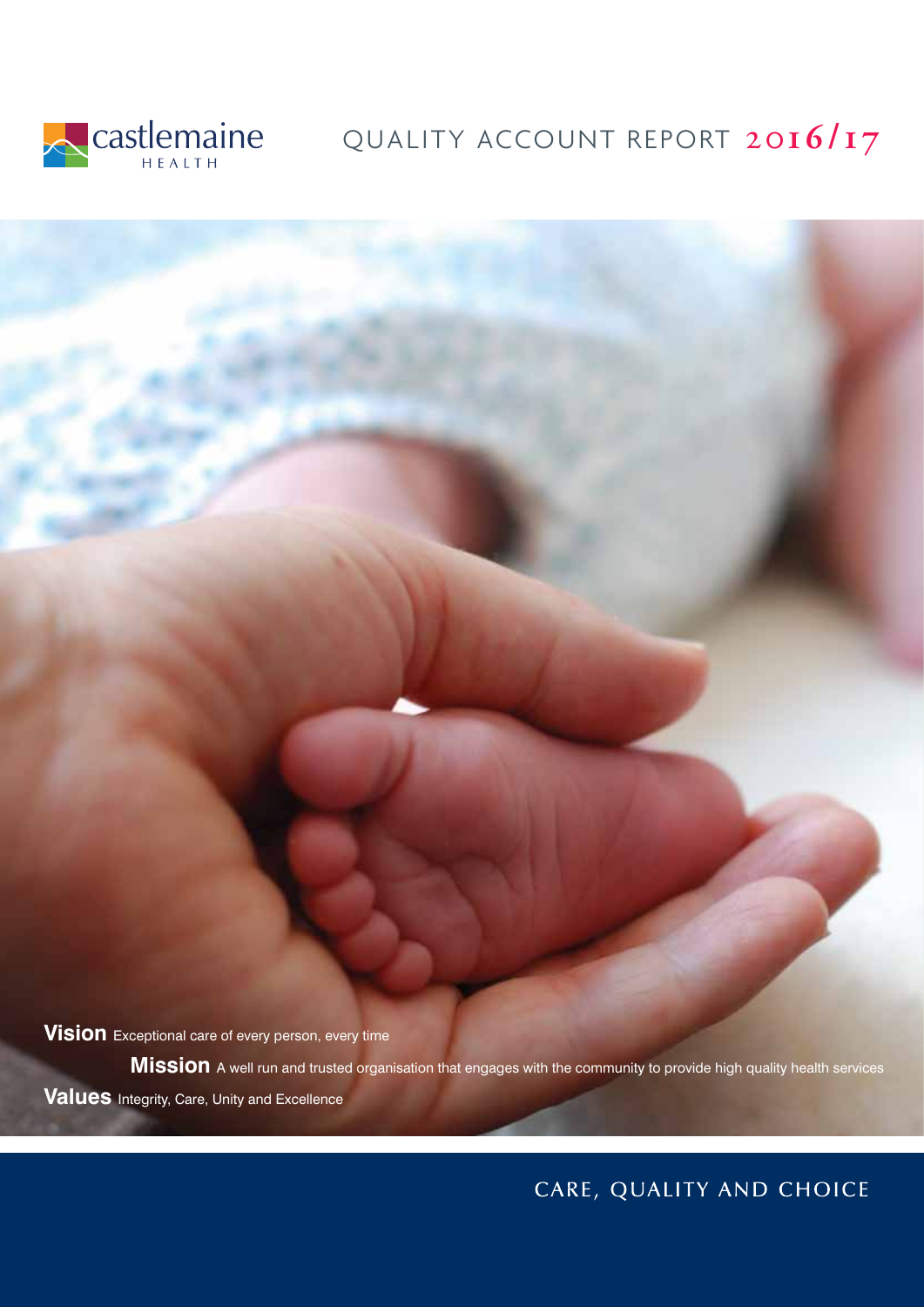

# **Contents**

| <b>Learning from our community</b>          | 02 |
|---------------------------------------------|----|
| <b>Listening to consumers</b>               | 04 |
| <b>Our volunteers</b>                       | 05 |
| <b>Embracing diversity</b>                  | 07 |
| Listening to our staff                      | 08 |
| Working together to reduce family violence  | 09 |
| Safe, reliable and effective care           | 09 |
| <b>Maternity services</b>                   | 10 |
| Using medications safely                    | 11 |
| <b>Preventing harm</b>                      | 11 |
| <b>Controlling and preventing infection</b> | 13 |
| Living with us                              | 14 |
| <b>Fundraising</b>                          | 16 |

# **About this report**

*Castlemaine Health Quality Account Report 2017* was developed by staff and with input from consumers, the Clinical Governance and Quality Committee, and the Community Consultation Committee. Feedback and suggestions for improvement are invited as part of our evaluation process so that we can continue to provide a report that is informative and relevant.

We've listened to feedback on last year's report and attempted to reduce words as requested.

The *Castlemaine Health Quality Account Report 2017* is posted to key community organisations and major donors. It is available from Castlemaine Health's website at www.castlemainehealth.org.au. Additional hard copies, comments and feedback are welcome.

Printing: Bendigo Modern Press Editor: Janine McCarthy / Christine Mitchell Cover: Maysa Hubbert, born at Castlemaine Health. Photograph by Natalie McCarthy.



Castlemaine Health acknowledges the support of the Victorian Government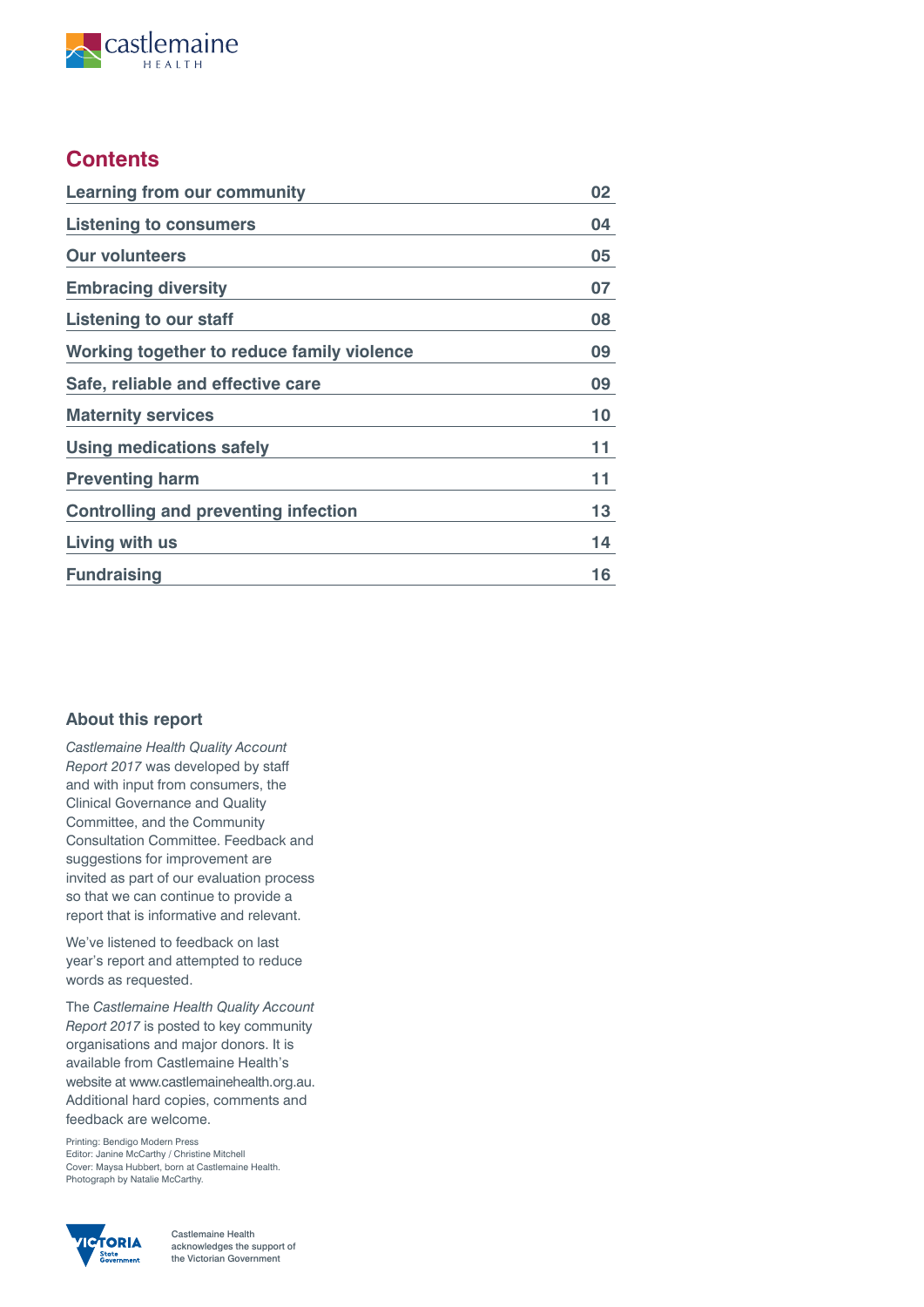# **Welcome**

I am once again proud to present the Castlemaine Health Quality Account.

Our clinical performance indicators and consumer satisfaction scores continue to be excellent and we are making great progress on delivering our vision of 'Exceptional care of every person, every time'.

We are fortunate to have a Community Consultation Committee that provides rich, informed and considered feedback on a range of matters, and oversees our activities to engage the community and those in our care about our health service. We continue to encourage consumer representation on committees and as decision-makers in all parts of our organisation.

In the past year, we have continued to increase engagement with the community and seek feedback on our services. From

April to July, we consulted extensively across Mount Alexander Shire. We held 11 roundtable discussions, presented to forums, clubs and meetings, and held pop-up stands in Castlemaine at the market and supermarket. We also sought feedback through an online survey at www.engage.vic.gov.au/castlemaine-health. We took comments, ideas and opinions from almost 1000 people. We were delighted to hear that Castlemaine Health provides an outstanding service and residents feel very fortunate to have it so close by. The feedback has been thoroughly reviewed by the Board and executive, and will be used to shape our future services and improve our current services.

All our services are fully accredited and we remain committed to improving our care. Following the release of the 'Targeting Zero' report in October 2016

there have been many significant changes at the Department of Health and Human Services, including the establishment of Safer Care Victoria, the Victorian Agency for Health Information and the Board Ministerial Advisory Committee. For Castlemaine Health, this has led to a strengthening of our governance, with greater clinical expertise on our Clinical Governance and Quality Committees, and on our Board. Our committees now receive more developed and consistent clinical performance information.

This report offers a detailed review of the measures we use for feedback and the value we place on it. It also illustrates the commitment of our Board, executives, staff, volunteers and visiting medical officers. We are delighted that the community holds our health service in such high regard and we look forward to continuing to deliver safe, high quality care.



**Ian Fisher**

**CEO**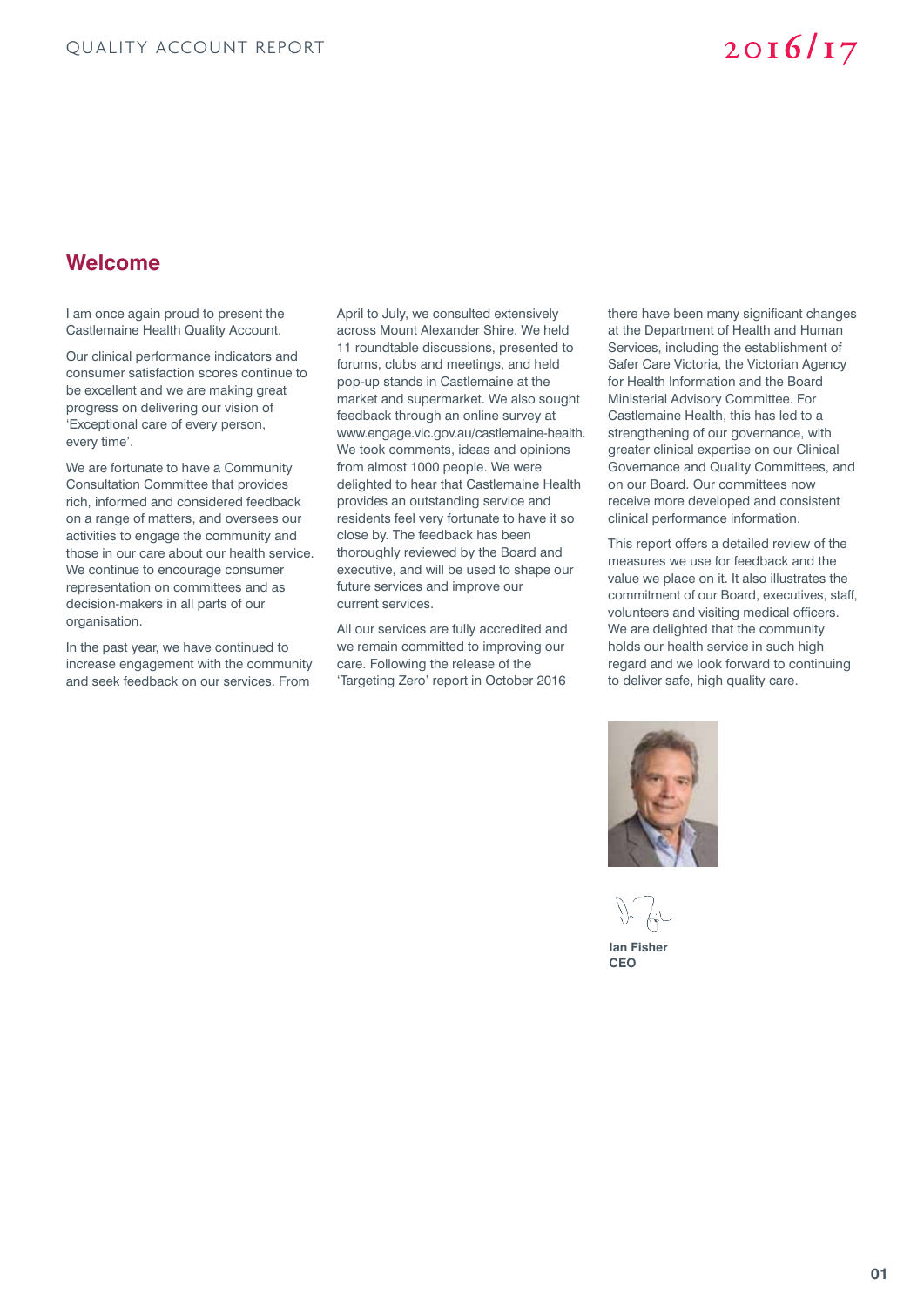

# **Learning from our community**

Compliments, complaints and suggestions help us improve our care and services. Every complaint is investigated and we send a response to the author within 30 days. We conduct many satisfaction and experience surveys throughout the year. Printed copies of our customer feedback forms are available on site and can be downloaded from our website. Completed forms can be mailed to the Quality and Risk Department or dropped in one of the many feedback boxes across Castlemaine Health. For those with ideas for improving our services, Bright Idea forms are available from our café.

We encourage anyone with concerns about any aspect of our services to discuss it first with a staff member. Formal complaints are treated seriously and investigated, with the relevant Executive Director preparing the response. We also provide information about the Health Complaints Commissioner and the Aged Care Complaints Commissioner in brochures, our Patient Information Guide and on our website.

# **2016–17 2015–16 2014–15 2013–14** Compliments 83% (715) 82% (538) 76% (591) 71% (183) Complaints 8% (70) 10% (67) 17% (128) 21% (55) Comments and Suggestions 9% (80) 8% (53) 7% (56) 8% (20)

| <b>VHES</b><br><b>Results</b> | Adult inpatient overall satisfaction with hospital stay (target 95%) |                    |             |              |               |
|-------------------------------|----------------------------------------------------------------------|--------------------|-------------|--------------|---------------|
|                               | 2017<br><b>March</b>                                                 | 2016<br>Dec        | 2016<br>Sep | 2016<br>June | 2016<br>Mar   |
| Castlemaine<br>Health         | 100%                                                                 | 99%                | 99%         | 96%          | 100%          |
| Peer hospital                 | 97.5%                                                                | 97.7%              | 97.8%       | 96.5%        | 98%           |
|                               | Patient recorded discharge care (target 75%)                         |                    |             |              |               |
|                               | 2017<br>March                                                        | 2016<br><b>Dec</b> | 2016<br>Sep | 2016<br>June | 2016<br>March |
| Castlemaine<br>Health         | 92%                                                                  | $90*$              | 85          | 87           | 86            |
| Peer hospital                 | 88%                                                                  | 88%                | 87          | 88           | 87            |

# **"**

**Comments, complaints and suggestions help us improve our care and services.**

## **Measuring progress**

We use surveys to measure customer satisfaction with our services. The state-wide Victorian Healthcare Experience Survey (VHES) is a main source of feedback. This survey is distributed and processed by an independent research company, which collates the results and sends quarterly survey reports to all Victorian health services.

Actions taken in response to our VHES results in 2016–17 include:

- review parking and lodge a bid to improve our parking facilities
- review menu and food delivery system
- review preoperative provision of dressing gowns and theatre gowns
- review discharge processes and convene a working party to improve the discharge processes; audit and analyse discharge documentation; and put in place a nurse-led discharge planning meeting.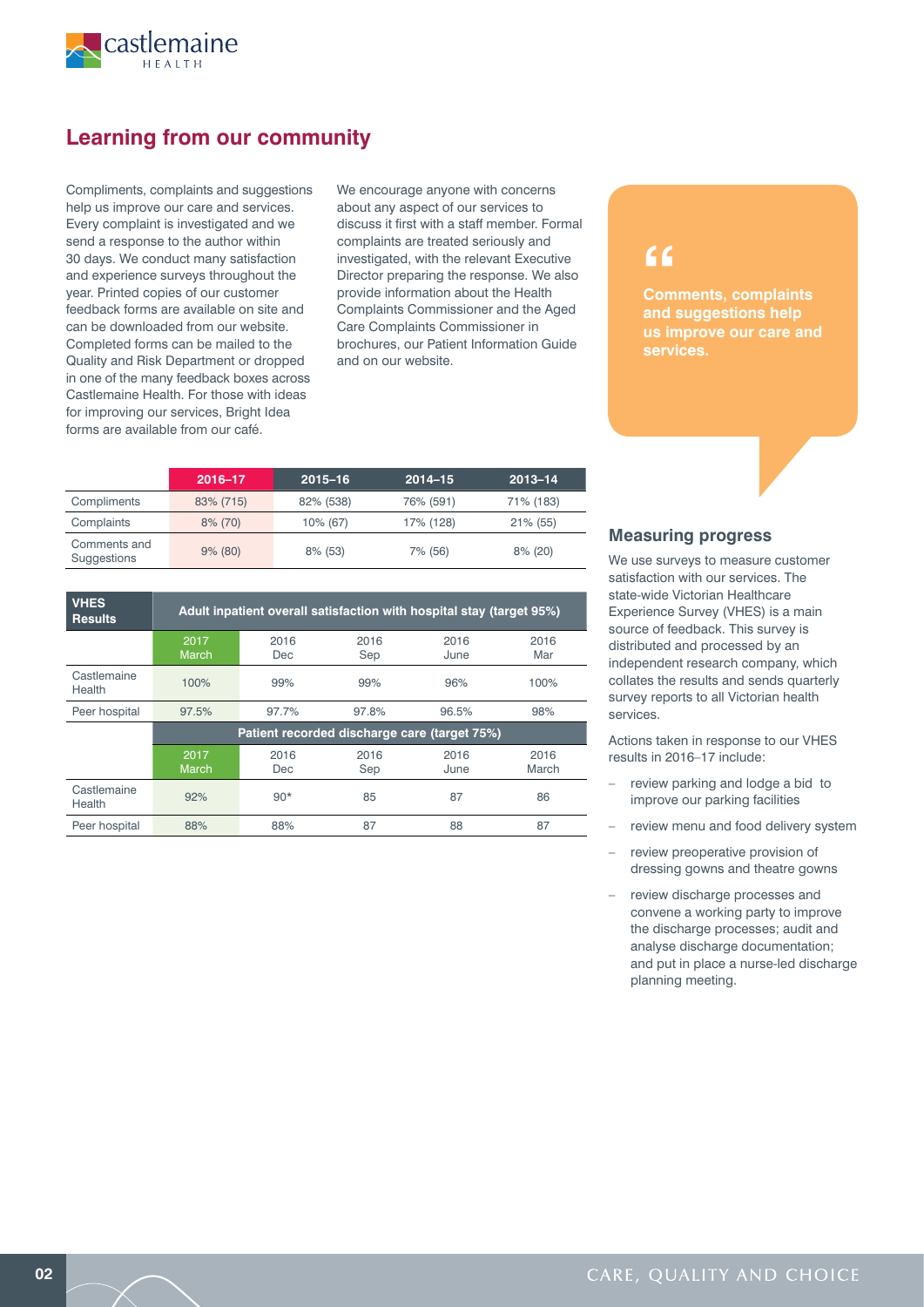# QUALITY ACCOUNT REPORT

# $2016/17$

| <b>Client satisfaction survey results</b>                                     |                |                    |  |  |  |
|-------------------------------------------------------------------------------|----------------|--------------------|--|--|--|
| <b>Question / Measure</b>                                                     | <b>Results</b> | <b>DHHS Target</b> |  |  |  |
| The midwives respected their<br>wishes and choices.                           | 100%           | 90%                |  |  |  |
| The doctors respected their<br>wishes and choices.                            | 100%           | 90%                |  |  |  |
| Did your partner/support team<br>feel supported?                              | 100%           | 90%                |  |  |  |
| Satisfied with involvement in<br>decisions about their care and<br>treatment? | 97%            | 90%                |  |  |  |
| Satisfied with involvement in<br>decisions about their care and<br>treatment? | 88%            | 75%                |  |  |  |



**Liz Allen and Nita Phillips.**



### **You said – we did!**

In 2016–17 we put these improvements in place as a result of customer feedback:

- implemented a new alarm and nurse call system
- introduced a consumer orientation process for the Rehabilitation ward
- improved discharge communication and planning between inpatient rehabilitation and the Community Rehabilitation Centre (CRC)
- developed a consumer flow chart for the Operating Suite
- introduced care plans with clear goals for Rehabilitation ward patients
- worked with our aged care residents to find a dignified way to farewell deceased residents
- developed a resident journey board for High Care and Low Care aged care residents
- conducted a satisfaction survey for our volunteers
- introduced a new Paediatric 'show bag' including knitted toys, colouring books and stickers
- provided healthy cafeteria lunches during Australian Healthy Weight Week
- expanded guest Wi-Fi access to the entire campus
- introduced a keyworker model in the Rehabilitation ward
- started an Ellery House newsletter for residents
- ran a tailored nutrition presentation for the cardiac rehabilitation group
- trialled new texture-modified foods to improve patient enjoyment at meal times
- introduced a streamlined allied health referral form for patients on the Acute ward.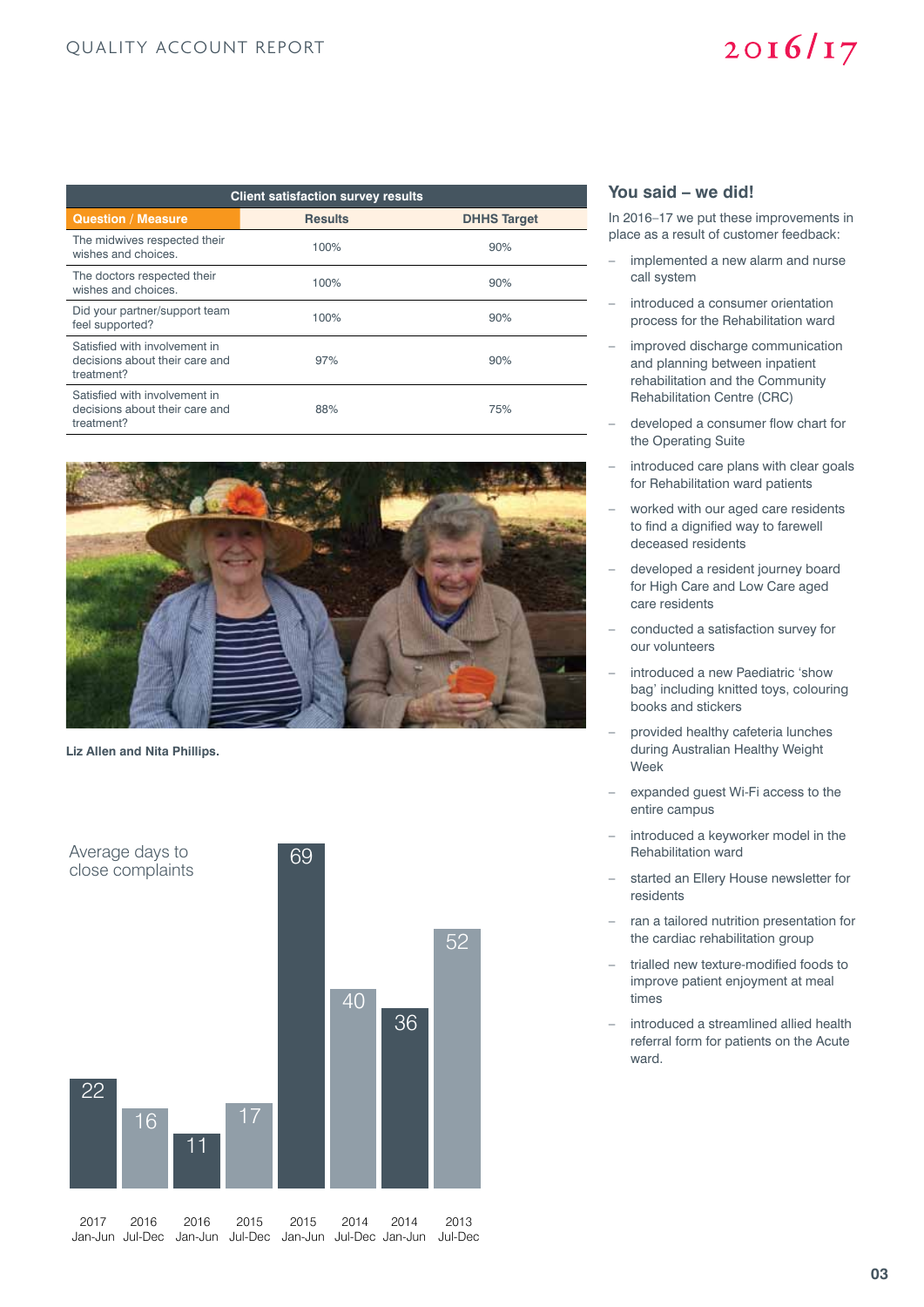

# **Listening to consumers**

We are committed to shared decisionmaking and achieve our vision by involving consumers and the community in decisions about hospital processes, clinical practice and strategic planning.

Our staff use a range of participation and engagement approaches with consumers in forums such as community consultations with Board members, consumer-led committee meetings and focus groups.

Our highly valued volunteers are on site each day in a variety of practical roles, and offer an invaluable source of advice and ideas on our services, operations and communications.

From April to July 2017, Castlemaine Health ran an extensive community consultation. The consultation sought to ensure the community's concerns about the future of the health service and their aspirations for the future were understood and considered. The consultation used participative principles to engage the community in the exchange of information, ideas and concerns. We held a series of open community roundtables, gave public presentations and met with service groups and individuals. We engaged online at www.engage.vic.gov.au/castlemainehealth with a survey, frequently asked questions, discussion paper and social comments map.

We received almost 300 written responses to our survey and 10 submissions to the online social map on our online consultation page. We held 11 roundtable discussions across the shire and took comments, ideas and opinions from almost 1000 people.

We heard that the community overwhelmingly supports the creation of a sustainable health and community health service in the shire. They are very keen to hear about future developments and have strong ideas for change. Several common themes emerged around: access, site and facilities; aged care; health and wellness; services; and transport and parking.

All of the feedback has been reviewed by the Board and executive and will be used to inform our future strategic direction, and improve our current services.

| Our achievements and plans for improvement                                                                                                                                                  |                                                                                                                                                                                                                                            |                                                                                                                                         |  |  |  |
|---------------------------------------------------------------------------------------------------------------------------------------------------------------------------------------------|--------------------------------------------------------------------------------------------------------------------------------------------------------------------------------------------------------------------------------------------|-----------------------------------------------------------------------------------------------------------------------------------------|--|--|--|
| <b>Standard</b>                                                                                                                                                                             | <b>Achievements</b>                                                                                                                                                                                                                        | <b>Planned improvements</b>                                                                                                             |  |  |  |
| 1. The organisation<br>demonstrates a commitment<br>to consumer, carer and<br>community participation                                                                                       | The Community Consultation<br>Committee reviewed its Terms<br>of Reference and met six times<br>in 2016-17.                                                                                                                                | Members to evaluate the<br>committees to identify future<br>improvements.                                                               |  |  |  |
| appropriate to its diverse<br>communities                                                                                                                                                   | Community representatives<br>attended the Quality and Risk<br>Committee, Clinical<br>Governance and Quality<br>Committee, and the Cognitive<br>Impairment Committee.                                                                       |                                                                                                                                         |  |  |  |
| 2. Consumers and, where<br>appropriate, carers are<br>involved in informed<br>decision-making about their<br>treatment, care and<br>wellbeing at all stages and<br>with appropriate support | Introduced keyworker and<br>orientation process in the<br>Rehabilitation ward:<br>coordinated care plans for<br>CRC; used data and insight<br>from annual consumer surveys<br>to check the level of consumer<br>involvement in their care. | Implementation of an action<br>plan developed from the focus<br>group's feedback, along with a<br>client-directed care plan.            |  |  |  |
| 3. Consumers, and, where<br>appropriate, carers are<br>provided with evidence-<br>based, accessible<br>information to support key<br>decision-making along the<br>continuum of care         | New 'fact sheets' on specific<br>health conditions were created<br>in consultation with<br>consumers, and a new<br>procedure for developing<br>consumer information put in<br>place.                                                       | Ongoing review of the<br>appropriateness of information<br>provided.                                                                    |  |  |  |
| 4. Consumers, carers and<br>community members are<br>active participants in the                                                                                                             | Regular feedback was sought<br>from consumers and the<br>community through:                                                                                                                                                                | Promote customer experience<br>surveys more widely and<br>monitor response rates.                                                       |  |  |  |
| planning, improvement,<br>and evaluation of services<br>and programs on an                                                                                                                  | - customer satisfaction<br>surveys                                                                                                                                                                                                         |                                                                                                                                         |  |  |  |
| ongoing basis                                                                                                                                                                               | - experience surveys                                                                                                                                                                                                                       |                                                                                                                                         |  |  |  |
|                                                                                                                                                                                             | - an online feedback link                                                                                                                                                                                                                  |                                                                                                                                         |  |  |  |
|                                                                                                                                                                                             | - feedback forms.                                                                                                                                                                                                                          |                                                                                                                                         |  |  |  |
|                                                                                                                                                                                             | Results were analysed and<br>improvements implemented<br>where appropriate.                                                                                                                                                                | Ensure all feedback provided<br>in satisfaction surveys is<br>addressed in a systematic way.                                            |  |  |  |
|                                                                                                                                                                                             | <b>Consultations on Castlemaine</b><br>Health's future services and<br>structure were held in multiple<br>local towns and online.                                                                                                          | Use consultation feedback to<br>inform improvements to<br>current services.                                                             |  |  |  |
| 5. The organisation actively<br>contributes to building the<br>capacity of consumers,<br>carers and community<br>members to participate                                                     | Consumers are now educating<br>staff by visiting units and<br>attending the annual falls<br>education days to tell their<br>stories.                                                                                                       | Increase public awareness of<br>opportunities for consumer<br>participation through more<br>active media and<br>communication activity. |  |  |  |
| fully and effectively                                                                                                                                                                       | A new Consumers' intranet<br>page has been set up to help<br>staff research, plan and<br>undertake consumer<br>participation activities.                                                                                                   | Include consumer<br>perspectives in the staff<br>orientation program.                                                                   |  |  |  |
|                                                                                                                                                                                             | Funding application submitted<br>to create a consumer experience<br>video for staff induction.                                                                                                                                             | Identify opportunities to record<br>client stories and use them in<br>staff education.                                                  |  |  |  |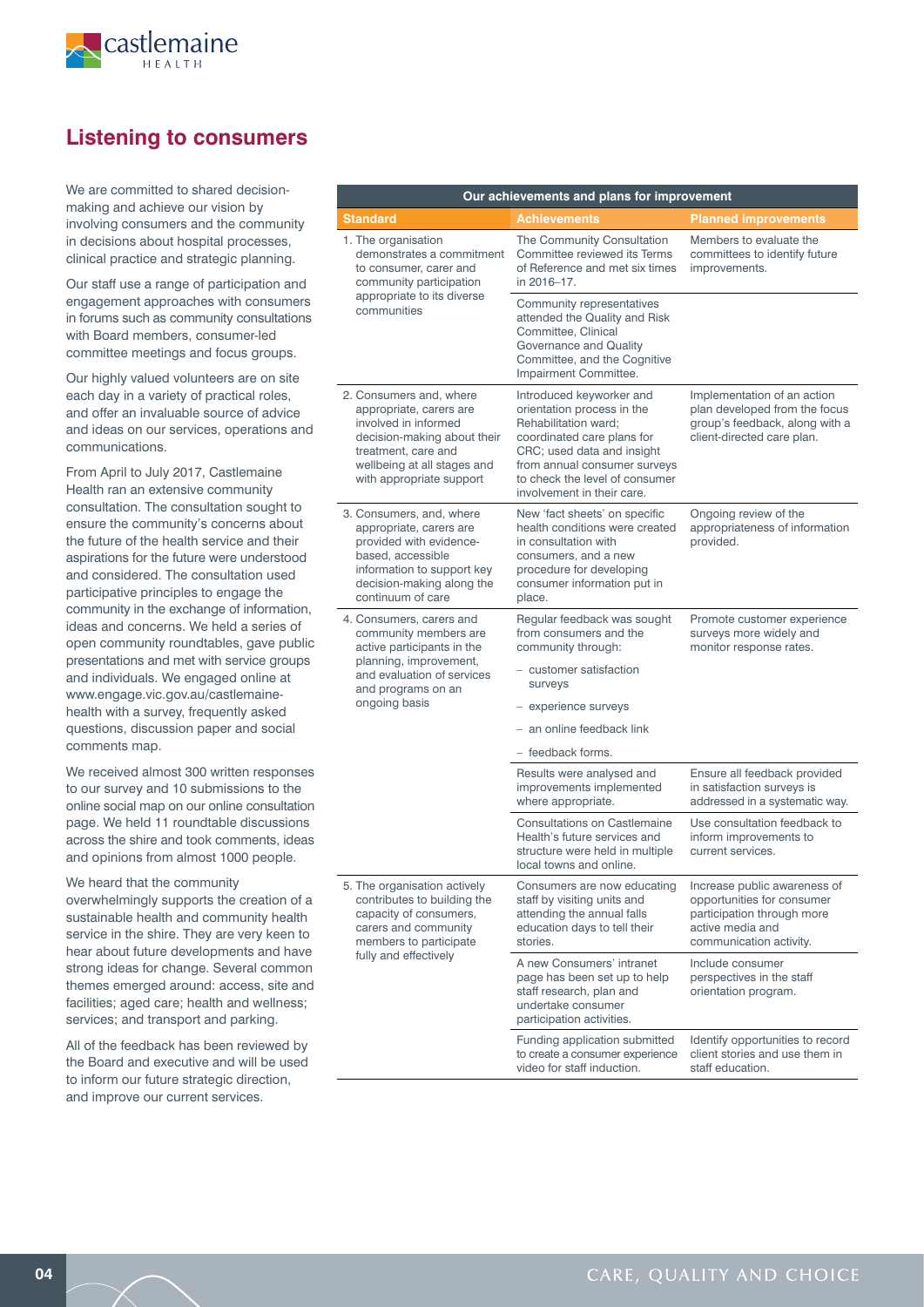# **Our volunteers**

We are very grateful for the time, effort and skills provided by our many volunteers. Volunteers assist with many areas of care and service including:

- social and respite activities
- patient support on the Rehabilitation ward
- cafe and lolly trolley
- residential visiting and welcoming
- music program
- pet therapy
- art and craft groups
- library trolley and readers
- pastoral care
- patient transport drivers
- administration and customer surveys
- community consultative committee
- walking and exercise programs.

During the year Castlemaine Health took over the Medical Assistance Transport Service (MATS), which was previously coordinated by the Red Cross. Twelve volunteer drivers provide transport for residents of the local community who have difficulty attending necessary appointments. This has proved to be an invaluable service. We have also introduced volunteers into Rehabilitation ward to help patients to settle in and gain the most from their time on the ward. This initiative has been a great success.

# **Community Consultation Committee**

Members of our Community Consultation Committee come together every second month to bring the views of consumers and carers to assist improvements in service provision. This year, our Community Consultation Committee was instrumental in supporting, guiding and implementing the community consultation. Members provided invaluable support with planning and events, and encouraging the local community to get involved.



**Volunteer Sarah Cody playing cards with a group of residents.**

**Below: One of our new volunteer Medical Assistance Transport Service drivers, John Maxfield.**





**Volunteer Ann Roman provides companionship by visiting and chatting with residents.**

**Twelve volunteer drivers provide transport for residents of the local community.** "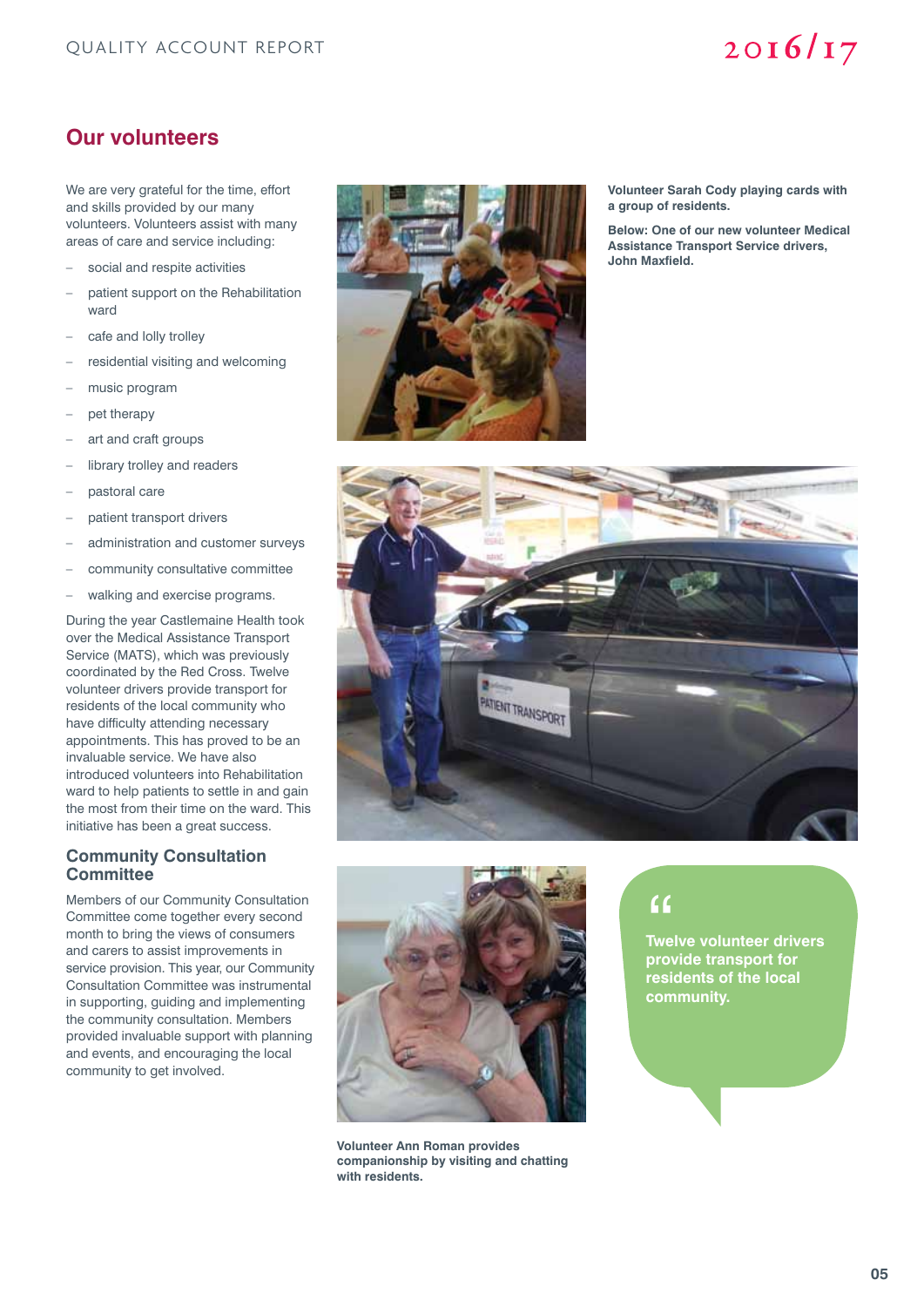



**Bob Forde, member of the Community Consultative Committee and Cognitive Impairment Working Group**

**Being on the committee takes time and commitment but I would recommend it to anyone interested in being involved.** "<br>Bein<br>take

**After three years on the Community Consultation Committee I'm more involved as I know the system a lot better. Each year new people join – they add new skills and approaches. It can be a bit of an experience, but that's what makes it a better committee, lots of views and people coming from different angles.**

**I moved to Castlemaine in 1964 and my wife Judy and I live in Guildford now. After studying at Castlemaine Tech I graduated in Civil Engineering from the Caulfield Institute of Technology. Judy and I met at the Castlemaine Technical/High School dance and our 50th wedding anniversary is coming up in January next year. I've been retired for 10 years and have time to be involved in community activities but I'm still learning about all the local events.** *(Bob is also Secretary of the Guildford Progress Association and a member of the Cognitive Impairment Working Group at Castlemaine Health, and has recently joined the Guildford Banjo Jamboree Committee.)*

**With a civil engineering background what I really enjoy being involved in as a committee member are the practical issues – signage, access to the hospital and parking issues. I remember walking around the site with the then Director of Nursing Amanda Edwards while we worked out the new signage. These things help people access the services. I also enjoy checking the procedures we review as a committee to make sure they are balanced and consider all the people involved.**

**When you use a service, that's when you find out what it's like. I have been involved with rehabilitation and dietician services at Castlemaine Health, and our three granddaughters were born in the maternity ward here. All went well and we have only positive things to say about our experiences. Judy and I still access podiatry and dietician services.** 

**One of the challenges in the current service redesign project is thinking and planning for our local population in 20 years' time. People don't usually think about the hospital until they have to use it. I went to two of the community consultations, in Guildford and in Castlemaine, and there was a lot of good discussion. As an older person on the committee, I think about the services that I would like if I ever need it, and how I would like to be treated.** 

**Being on the committee takes time and commitment but I would recommend it to anyone interested in being involved. I've just signed up for another three years and I'm happy to keep contributing.**

# **Get involved**

We offer many opportunities for community members to become involved in volunteer activities. Contact the Volunteer Program on 5471 1555.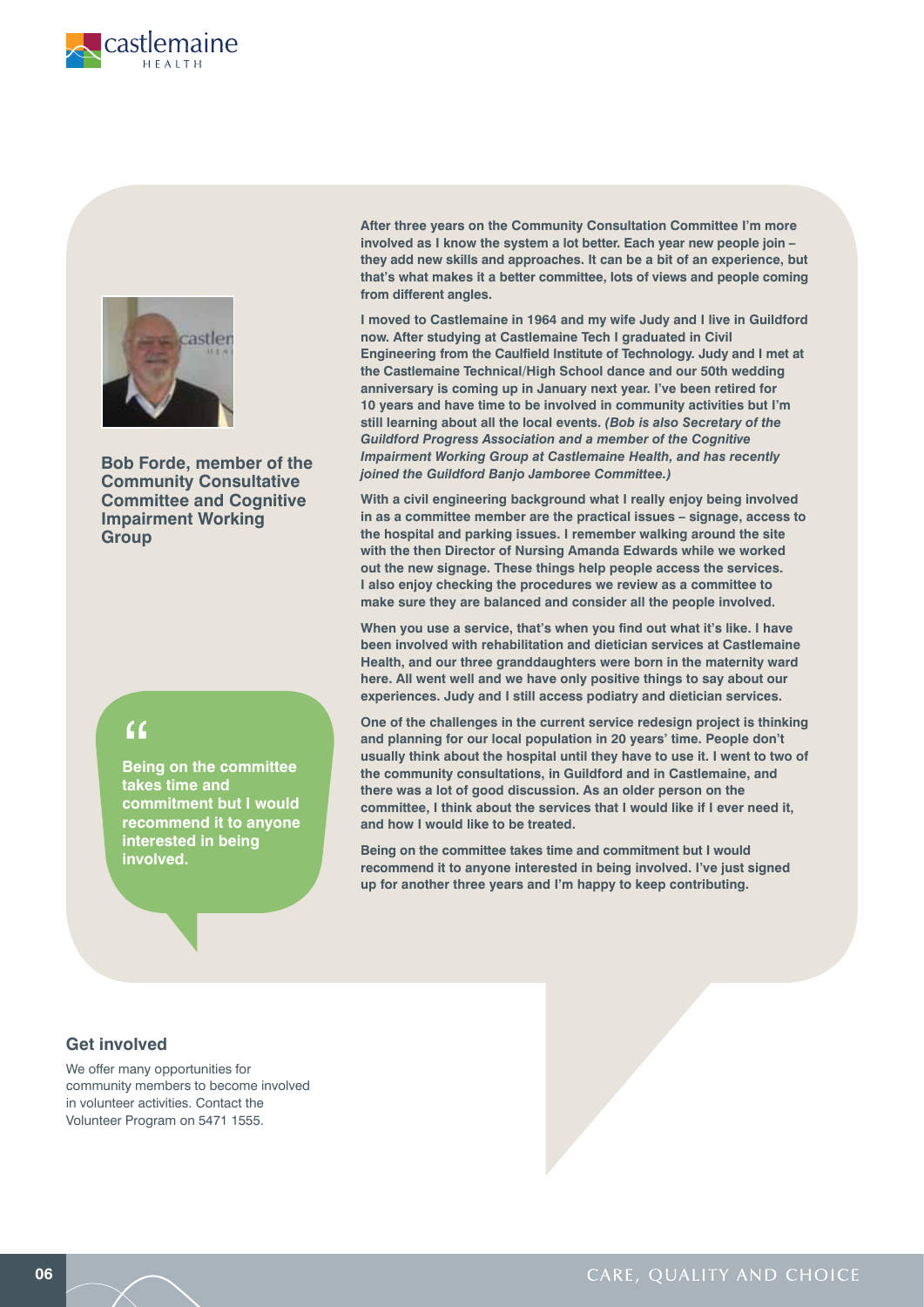# **Embracing diversity**

Castlemaine Health is committed to identifying and addressing the barriers that impact on the ability of our clients, carers and staff to be fully included and participate in our community. To this end, we recently established a Cultural Diversity Working Party to oversee review of our Access and Inclusion Plan, which incorporates our Disability Action Plan.

Work has been undertaken to prepare for the roll out of the National Disability Insurance Scheme (NDIS). Staff have attended training to prepare for the new scheme and we have been working with and supporting people to make this transition. A focus has been to provide holistic care and building the capacity to ensure people have choice and control of their supports.

We have focused our activities to promote inclusion for Lesbian, Gay, Bisexual, Transgender, Intersex and Queer (LGBTIQ) clients on:

- training key members of staff to guide organisational change
- conducting a survey of staff and implementing the resultant action plan
- improving systems, processes and education, and monitoring our progress
- working towards 'Rainbow Tick' accreditation.

| Cultural and linguistically diverse patients admitted to Acute and Subacute units |         |             |             |         |             |
|-----------------------------------------------------------------------------------|---------|-------------|-------------|---------|-------------|
|                                                                                   | 2016-17 | $2015 - 16$ | $2014 - 15$ | 2013-14 | $2012 - 13$ |
| Aboriginal<br>and Torres<br><b>Strait Islanders</b>                               | 20      | 14          | 12          | 8       | 17          |
| Clients<br>requiring an<br>interpreter                                            | Ω       |             |             |         |             |

We continue to work on improving care for Aboriginal clients, staff and community. In the past year we have:

- employed an Aboriginal Liaison Officer to implement the strategies identified in our Aboriginal Employment Plan
- placed Acknowledgement of Country signs throughout the facility
- purchased and displayed ATSI flags at reception desks
- held a staff education session hosted by Aboriginal elders
- employed two Aboriginal aged care trainees to work with our residents in aged care
- held a Closing the Gap lunchtime discussion with local elders and members of the Aboriginal community.





**Melinda Harper, Aboriginal Liaison Officer, hosted a Closing the Gap lunch in the café. Guests included Shania Charvat, Maya Coff, Tashara Roberts, Auntie Kath, Auntie Steph, Charlie Corcoran, Alice Coff and Auntie Julie.**

# **"**

**Every single day we should be thinking about closing the gap, reconciliation and including ATSI people, not just on the token days. This is not just a box to tick. The gap will only be reconciliation, and that reconciliation can only come from understanding us, respecting us, involving us and standing beside us as equals.**

**Tashara Roberts Indigenous Engagement and Capacity Building Officer, Bendigo Tafe**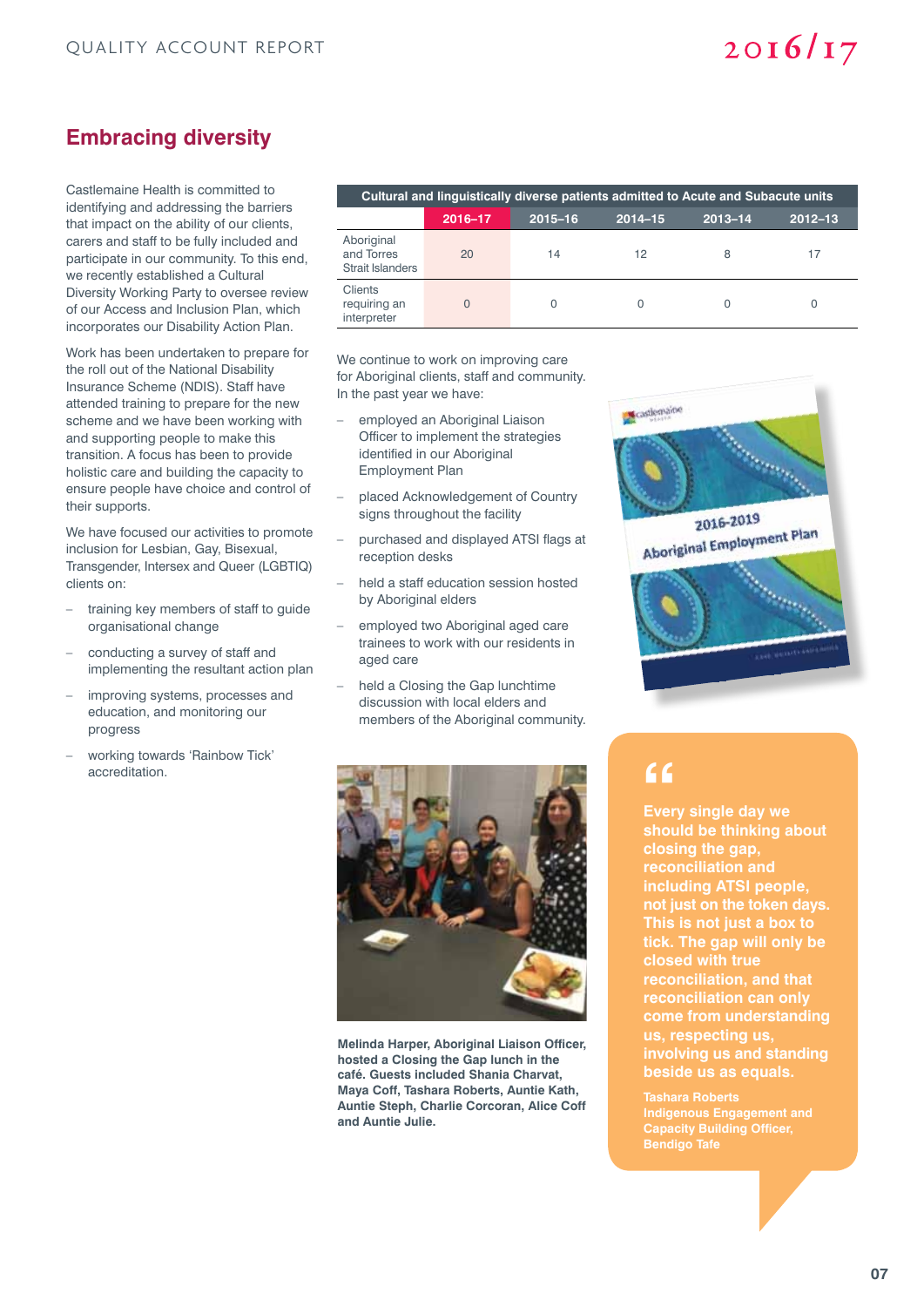

# **Listening to our staff**

Each year our staff take part in the Victorian Public Sector Commission's People Matter Survey. Castlemaine Health received an overall patient safety score of 60 per cent, exceeding the Department of Health and Human Service (DHHS) target of 40 per cent.

The survey uses eight questions to measure staff perception of client safety. It also measures other aspects of the workplace, such as how engaged and satisfied employees are, workplace wellbeing, employee commitment and perceptions of how well change is managed.

In 2016 the People Matter survey was completed by 201 staff. The results were provided to managers to evaluate, together with their staff to plan and implement relevant improvements.

Improvements in response to the results include:

- implementing the Studer Program through 'Lead to Achieve' to promote accountability and acknowledgement, help foster innovation and improve patient experience and quality outcomes
- increasing staff participation in the People Matter Survey 2017, with signage on display early in the campaign, additional access to computers for non-deskbound staff and competition incentives
- introducing lunchtime weekly Pilates and Yoga classes for staff.



During the year to further improve the environment for our staff and clients, we have worked to reduce the risk of occupational violence and aggression through:

- extensive education in Management of Clinical Aggression (MOCA) training provided to all relevant staff by an accredited trainer
- reviewing relevant signage
- developing structured follow-up for victims, including debriefing and counselling
- implementing Code Grey Procedures
- submitting a funding application for trained security staff
- developing an occupational violence and aggression plan based on the AMNF (Australian Midwifery Nursing Federation) ten point action plan.

**As a Quality Assistant, Kim Leckie (pictured front right hand side) spends long periods of time sitting at a desk completing data entry. This year, Kim has taken up the opportunity to participate in on-site Pilates and Yoga classes and finds them very rewarding. She is pictured here with a group of other staff members and Pilates instructor Helen Gilfillan. The program will be evaluated after a threemonth trial.**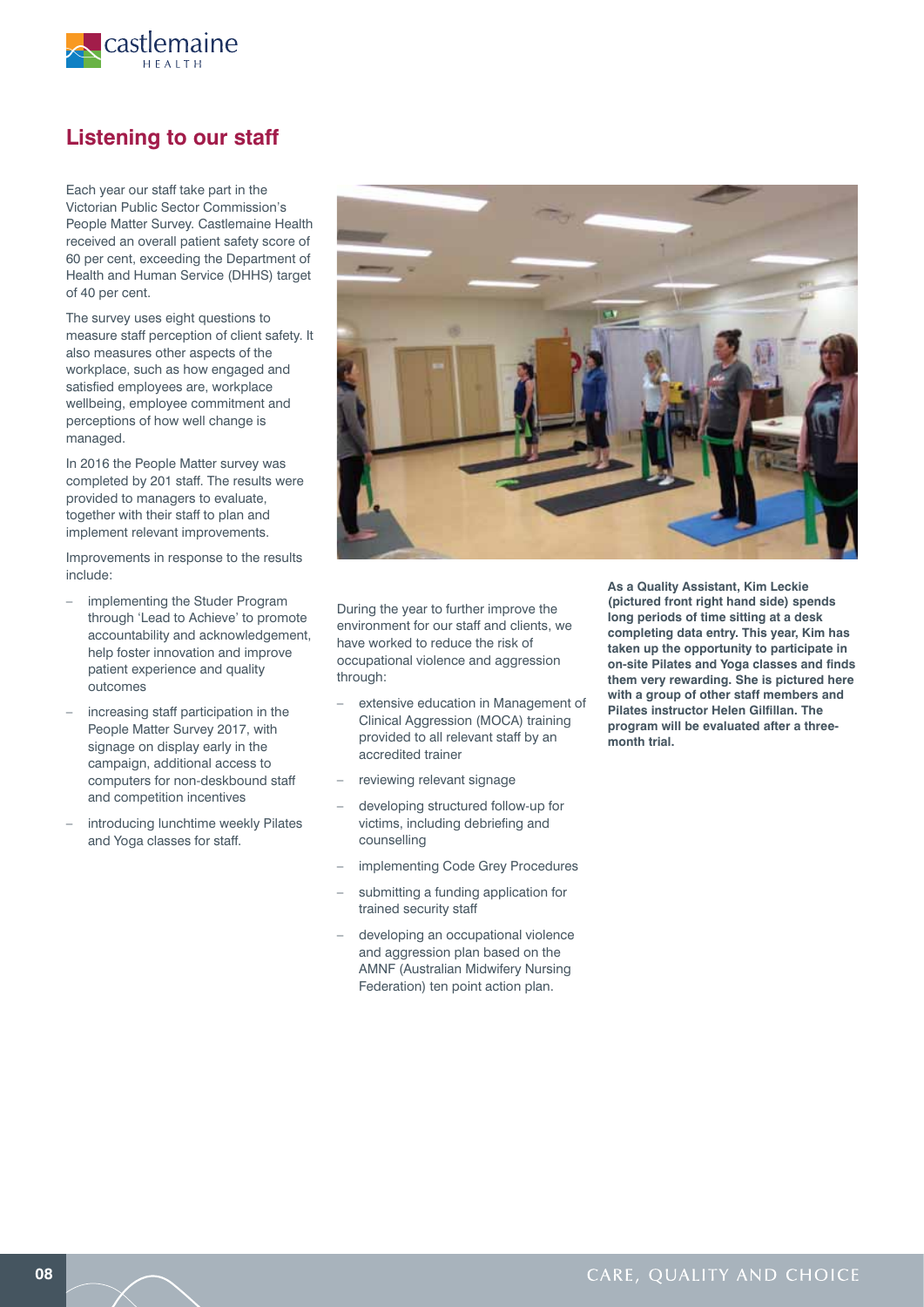# **Working together to reduce family violence**

The Victorian Government created 'Ending Family Violence - Victoria's Plan for Change' in 2016. The plan acknowledges that action is needed to build a future where Victorians can live free from family violence and where women and men are treated equally and respectfully.

In support, Castlemaine Health has established itself as an active member of the Mount Alexander Family Violence Prevention Network and in the past year has:

- implemented procedures, practices and education to help staff to identify instances of family violence and sexual assault
- used early intervention, where possible, to help identify and target individuals who exhibit early signs of violent behaviour or of being subjected to violence
- introduced new support networks to enable prompt assistance to victims in a coordinated and integrated approach with relevant support agencies
- displayed Maldon Hospital and Neighbourhood Centre's 'Portraits for Respect' to promote and normalise gender equality
- planned our own 'Portraits for Respect' photography shoot, using grant funding to cover the costs of printing and framing, with the images to be displayed in our main Reception area and launched to coincide with White Ribbon Day in November.

# **Safe, reliable and effective care**

## **Accreditation**

The accreditation process provides a framework for health services to be assessed by external surveyors. It validates the provision of safe, high quality care by assessing compliance with established standards.

Our accreditation status is as follows:

- Australian Council on Health Care Standards (ACHS) National Standards – accredited until 2 October 2019
- Australian Aged Care Quality Agency (AACQA) Aged Care Standards – Accredited until 13 June 2018 and unannounced spot check visit November 2016 confirmed compliance with standards
- Australian Aged Care Quality Agency (AACQA) Home Care Standards – Assessment contact visit occurred in February 2017 which identified compliance with the standards reviewed.

### **Making blood transfusions safe**

 $2016/17$ 

The National Blood Authority provides guidelines to assist with the provision of blood transfusion in a safe and appropriate manner. Castlemaine Health has reviewed all guidelines and established procedures to ensure that blood is provided by appropriately trained staff after consent is obtained. Regular auditing occurs against the *Administration of blood and blood products* procedure which includes audit of consent, documentation and observation. Regular audits are conducted by pathology in relation to any wastage of blood products and infusion reactions. Only staff who have completed the Blood Safe e-learning competency may oversee administration of blood and blood products.

# **REACH program**

R.E.A.C.H stands for Recognise, Engage, Act, Call, Help.

The R.E.A.C.H Program empowers patients and families to escalate care if they are concerned about the condition of the patient by encouraging discussions with a multidisciplinary team.

Each clinical area within Castlemaine Health has a brochure outlining the steps to follow if there is any concern in relation to a patient's condition. This includes a phone number to directly contact an advanced skilled nurse.



**Liz Allen, Val Lumsden and Mary Pound.**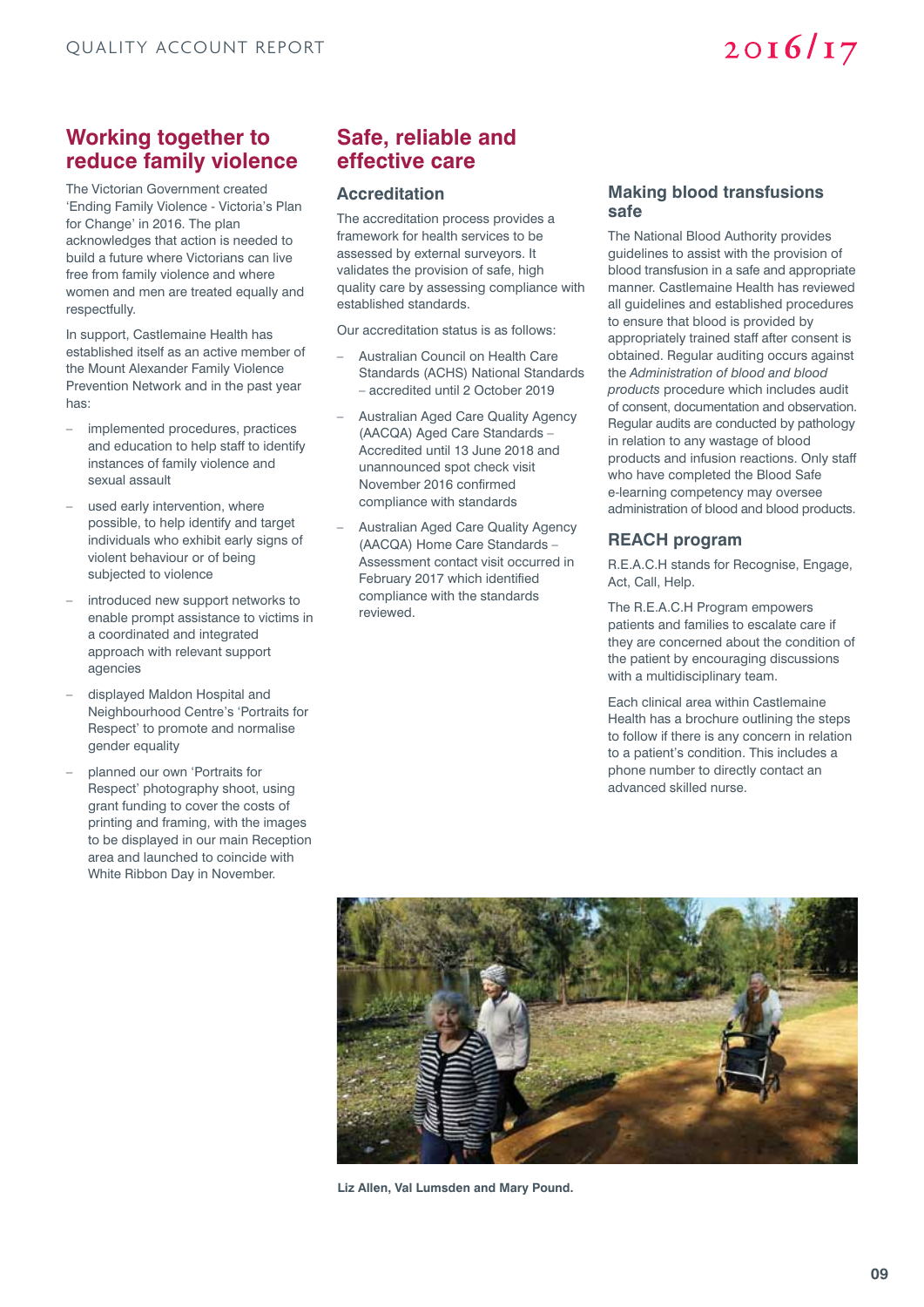

# **Maternity services**

During the year 47 babies were born at Castlemaine Health and 25 mums and babies were transferred back for postdelivery care from higher level services. We offer maternity services for low-risk births and also provide post-delivery care after babies are born at larger hospitals.

We are a member of the Bendigo Regional Maternity Morbidity and Mortality Committee, which convened in 2016 to oversee the implementation of best practice care and guidelines across the region. It also provides a forum for peer review, discussion and improvement in practice.

DHHS collects data on a number of processes and outcomes relating to maternity services (Victorian Perinatal Services Performance Indicators). We plan improvements using this information, along with information gathered from our internal client satisfaction survey.

This year, we identified two areas for improvement:

- maternal smoking cessation rate our score was 29% while the state average was 39% (Indicator 7)
- rate of women attending their first antenatal visit prior to 12 weeks gestation – our score, while still well above the state average, deteriorated from 91% to 79% while the state average was 20% (Indicator 9).

To improve these indicators and respond to some comments within our maternity satisfaction survey, we have undertaken the following actions.

- Commenced a review of our antenatal clinics and education provided to new mothers and health care providers. An action plan has been developed which includes smoking education, extra focus on the mother's partner throughout the maternity experience, and consideration of the mother's need for earlier education and monitoring.
- Trialled the use of a hand held record to improve the efficiency with which we receive information about the 'mother to be' from her doctor.
- Explored the production of a community information pack for persons considering pregnancy to provide valuable information about, among other things, the importance of antenatal care early in pregnancy.
- Introduced mentoring experiences in tertiary centres so that our midwives can enhance their skills and knowledge.

We've also introduced a new training system which involves staff in common maternity scenarios. Practical Obstetric Multi-Professional Training (PROMPT) provides a forum to collaboratively practice clinical skills in a multi-disciplinary team to achieve a high level of competency. Two sessions have been completed to date, with two more sessions on the schedule for 2017.

The first session was a maternity haemorrhage situation. The 12 midwives, three general practitioners, three urgent care nurses and an after-hours manager positively evaluated the session. Improvements recommended by the participants have been implemented. They include:

- education and an urgent memo to improve awareness of how to use the emergency alarm equipment, and labelling the 'old' button as non-active and covering it with a sign in the short-term until it can be removed entirely
- adding IV fluid bags to the maternity trolley with extra IV tubing
- adding additional ampoules of medication to help manage bleeding to the maternity trolley
- a new dedicated maternity observation machine and intravenous pump
- extra orientation to the maternity wing for Urgent Care staff
- introducing a discussion about the possibility of emergency blood transfusions in maternity education sessions to prompt patients to disclose religious beliefs and preferences
- a new specific post-partum haemorrhage emergency chart to prompt documentation requirements and aid compliance with the procedure.



**Katherine Ryles-Sinniah, pictured with Timothy Turner and Ravi Turner**

## **Baby Ravi Turner**

Ravi was born on 1 May 2017 at Castlemaine Health. Before I gave birth, I'd come in for a tour of the maternity suite and loved it. It was beautiful. It felt like an actual home. I was able to bring in things from my own home too, which was just lovely.

Ravi's birth was a really intense, positive and beautiful experience. I hadn't had much experience of hospitals before I gave birth, so I was very anxious about even being there. I was worried that fear would kick in during the birth. But the midwives and doctor were incredible. They were so tuned in and connected. They talked with me, guided me and were so gentle and patient. Even after Ravi's birth, their support meant that I was able to get a sense of Ravi and really connect with him.

Nothing can prepare you for giving birth.It's pretty amazing and I'm still surprised that I did it! Everyone was just so lovely. I would definitely recommend Castlemaine Health as a wonderful place to give birth.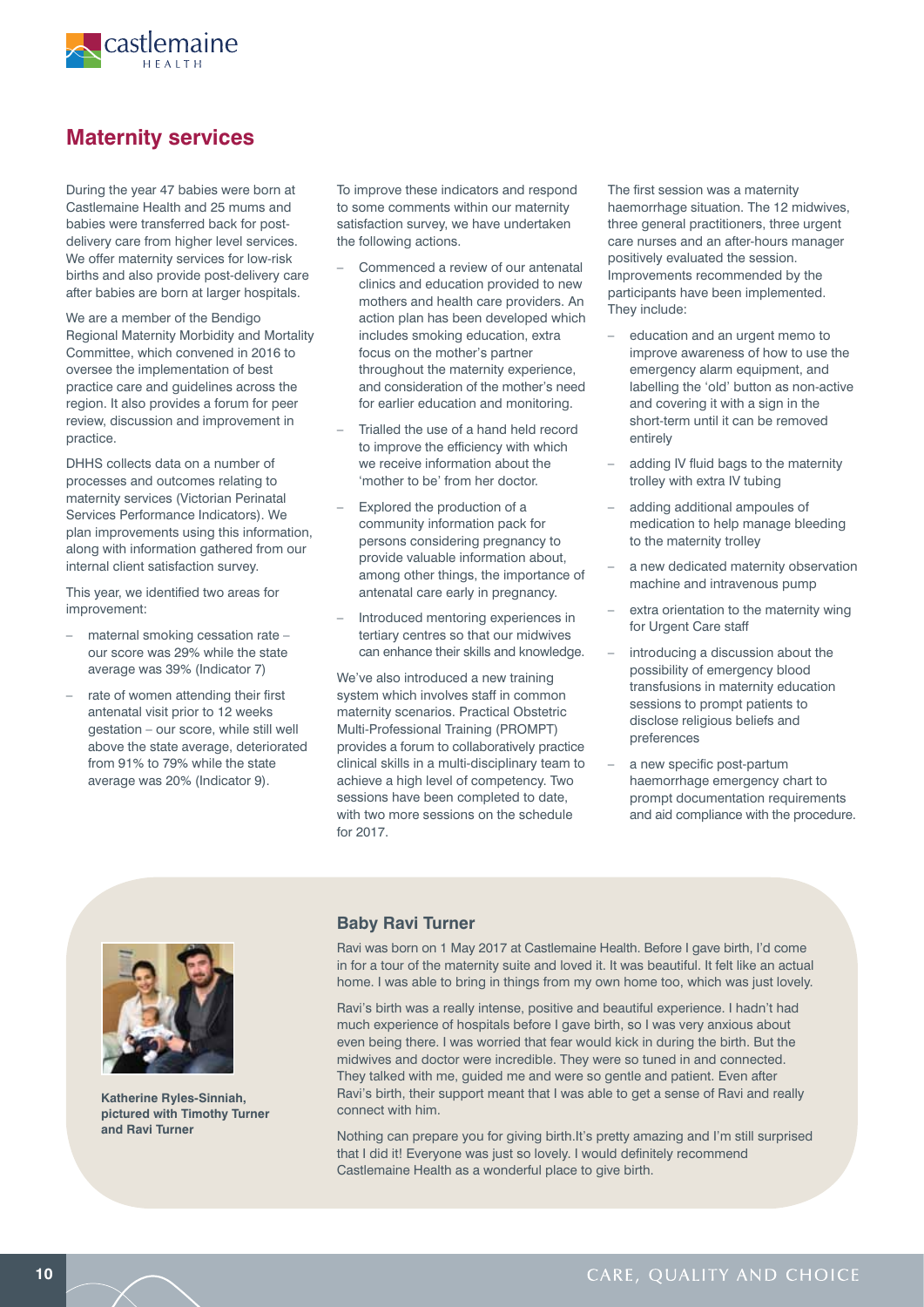# Using medications safely **Preventing harm**

Medicines are the most commonly used treatments in health care. Medication errors are reported and analysed, and steps are taken to reduce the risk of reoccurrence where possible. Although the number of medication errors increased over the last few years, this is in part due to the increased vigilance in recording.

Strategies in place to reduce the risk of medication errors include:

- regular ongoing staff education
- written information about discharge medications provided to patients, as well as an explanation from the pharmacist
- use of the National Medication Management Plan as a central point of information for medication throughout the patient journey
- completion and review of the Medication Safety Self-Assessment to determine areas for improvement
- ongoing review of Standard 4 of the National Standards (Medication Management), to ensure compliance
- a Drug and Therapeutics Committee, which reports to the Clinical Practice Committee, regularly discussing and reviewing medication management
- regularly reviewing all residents who are taking nine or more prescription medications to ensure that the medications are all still required
- ongoing review of medication procedures to ensure currency and safety
- requirement for all pharmacy technicians to be appropriately qualified.



**Castlemaine Health staff member David Wallace with Joy Toy.**

Improvements in our Pharmacy during the year included:

- further work undertaken towards verification and compliance with the Medication Safety Standard
- a Drug and Therapeutics Committee formed to directly review medication related issues
- a Pharmacy honours student investigating information needs of patients on discharge
- replacing medication infusion pumps with improved contemporary models
- implementing the standardised 'Webster Medx' medication charts to reduce medication error rate in aged care.

| No errors have resulted in harm |                                     |  |  |
|---------------------------------|-------------------------------------|--|--|
| Year                            | <b>Medication errors</b><br>by year |  |  |
| 2016/17                         | 260                                 |  |  |
| 2015/16                         | 212                                 |  |  |
| 2014/15                         | 241                                 |  |  |
| 2013/14                         | 271                                 |  |  |
| 2012/13                         | 217                                 |  |  |

### **Adverse events**

An adverse event is an unexpected event that could result in harm. Castlemaine Health uses a central online register to record and classify according to severity, and analyse adverse events.

During the year there were 1,341 clinical adverse events. The majority were minor incidents or 'near misses'. The worst type of adverse event is a sentinel event and there were none this year.

Many controls have been put in place as a result of analysing clinical adverse events in the past year. These include:

- reviewing relevant procedures
- reviewing client risk management, for example falls, pressure injuries, behaviour management and individual care plans
- removing hazards that may cause a trip or fall
- equipping repairs and alterations to reduce risk of injury
- reviewing menus
- medication competency training for identified staff
- allergy investigation and identification
- staff education
- conducting case reviews with multidisciplinary input to ensure lessons learnt are implemented.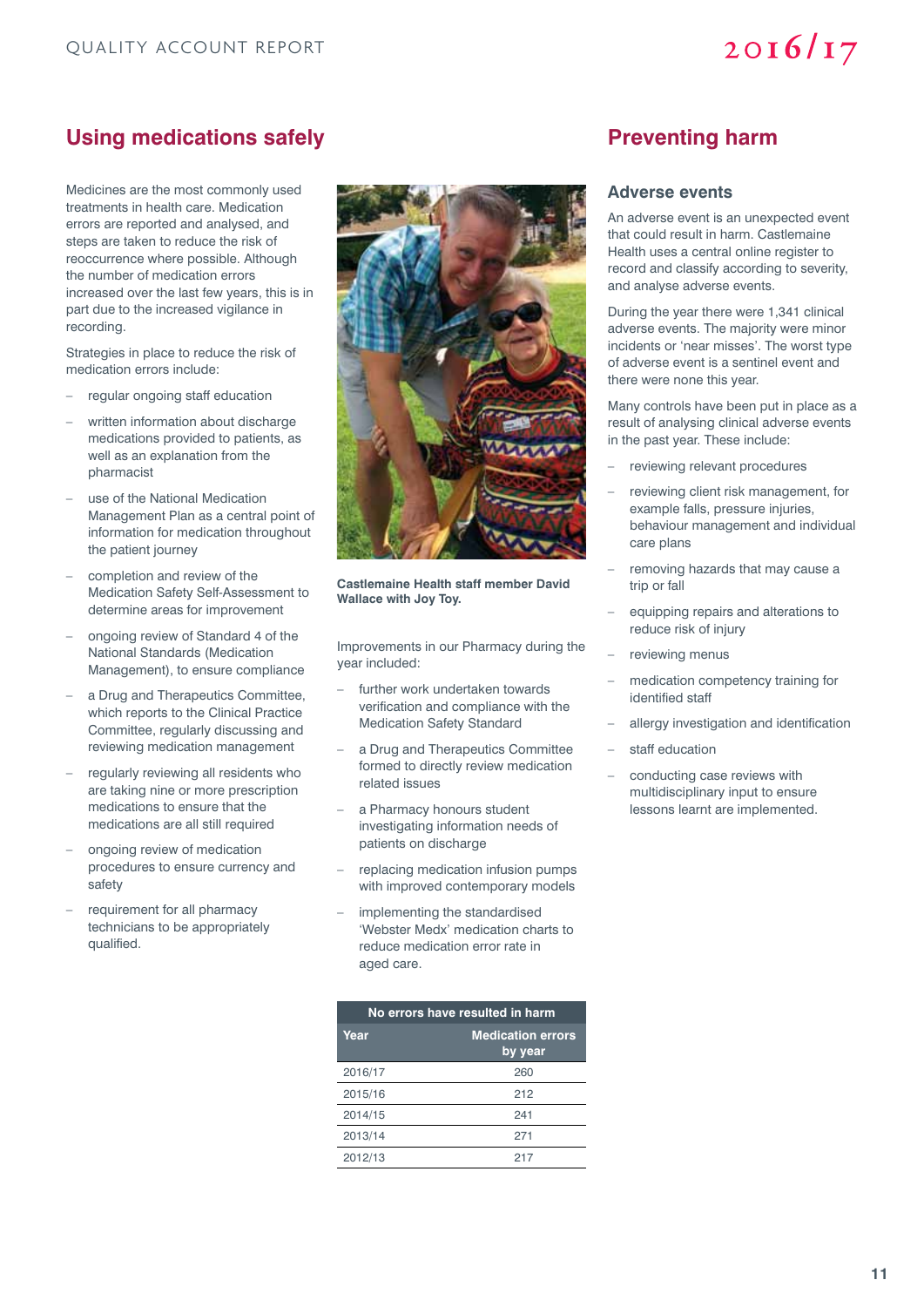

# **Reducing falls**

Falls account for most of the adverse events that occur at Castlemaine Health. A working party regularly meets to focus on ways to reduce the number of falls.

Significant work has been progressed in this area over the last 12 months:

- a new nurse call system that enables quicker access to staff was installed in Acute, Subacute, Theatre, CRC, Thompson, Spencely and Penhall
- introduction of a geriatrician three days per fortnight on the Subacute unit to assist with assessment and implementation of functional improvement strategies
- development of a multidisciplinary case review meeting for residents who have more than one fall
- an annual falls study day, which includes a consumer talking about their experience of falls
- an annual April Falls Day to increase awareness of falls organisation-wide – the day has an orange colour theme which is shown in staff costumes, food and unit decorations
- three-monthly audits to assess compliance with the completion of a falls risk analysis and the development of an appropriate falls prevention plan.



**Ray Sharpe and Castlemaine Heath's Michael Kuhle.**

### **Managing and preventing pressure injuries**

All Castlemaine Health patients and residents are assessed on admission and regularly throughout their stay, to determine if they are at risk of developing a pressure injury (damage to the skin resulting from pressure). Contributing factors to the risk of pressure injury include decreased mobility, decreased ability to feel discomfort or recognise painful areas and poor nutritional status.

During the last 12 months we have:

- conducted three monthly audits of the presence of pressure injuries and compliance with risk assessments
- developed a brightly coloured sticker to be used in the medical record to alert staff that there is a pressure injury that requires attention
- reviewed relevant procedures and staff education
- reviewed access to pressure reduction devices (including ROHO cushions and special pressure relieving mattresses)
- included dietitians with nutrition screening and assessment to reduce risk of development of a pressure injury and improve healing ability if one is present
- provided at-risk clients and their families with education about the risk of and prevention of pressure injuries through resources such as the "move, move, move" brochure and referrals to Allied Health team members.



## Falls in Acute and Subacute Units (per 1000 bed days)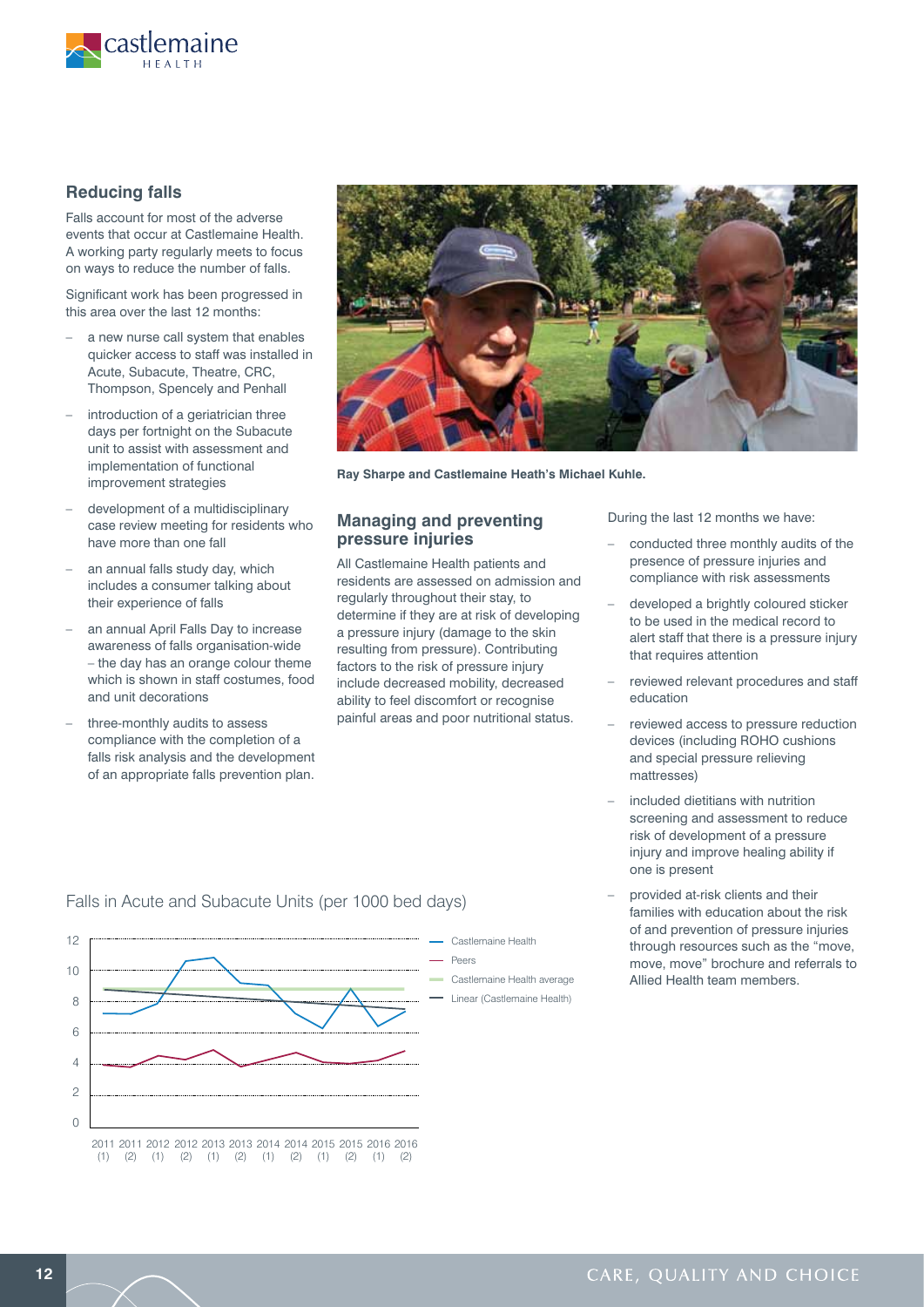# **Controlling and preventing infection**

Preventing infection is fundamental to delivering high quality health care and creating a safe working environment. Our Infection Control program involves all clinical and non-clinical areas in the prevention and management of infection.

## **Staff immunisation**

To protect our staff, clients and the community, we offer a comprehensive staff vaccination program. This is particularly important during the winter months, when we run an annual influenza vaccination program. Further work this year has focussed on working towards completion of the staff immunisation database and providing vaccinations for staff relative to their risk of exposure. A shortage of hepatitis B vaccines nationwide has compromised the program in the past year, with 35 staff awaiting vaccination.

### **Hand hygiene**

Hand hygiene is the number one strategy to prevent and control the spread of infection. Staff, clients and visitors are encouraged to wash their hands or use alcohol hand rub correctly. Dispensers are available in all clinical areas, entrances and exits.

Castlemaine Health participates in the Hand Hygiene Australia program, whereby hand hygiene audits are conducted three times per year in Acute, Rehabilitation and Theatre and reported to the DHHS. Audit results are evaluated and discussed at relevant meetings to ensure the ongoing education and improvement in hand hygiene practices of staff. We aim for a minimum of 80% compliance for each audit. Acute and Rehabilitation areas are achieving above the 80% mark. Theatre has been audited twice since last year with results >80% in the two audits this year. Aged care areas have been audited twice per year since 2014 with results generally maintained above 80%. The last audit in aged care in June 2017 was just under the mark at 79.55% with follow up occurring to improve staff practices.

## **Sparkling clean**

The *Cleaning Standards for Victorian Public Hospitals* sets out minimum cleaning requirements and we adhere to a monthly schedule of audits including an annual audit completed by independent surveyors. The introduction of UV marker cleaning audits has enhanced our ability to assess the cleaning of high touch points in the clinical environment and provide important feedback to cleaning staff on the importance of cleaning high touch areas.

| <b>Staff immunisations</b>           |                                                              |                                                                                               |                                |                                |                                |  |
|--------------------------------------|--------------------------------------------------------------|-----------------------------------------------------------------------------------------------|--------------------------------|--------------------------------|--------------------------------|--|
|                                      | 2017                                                         | 2016                                                                                          | 2015                           | 2014                           | 2013                           |  |
| Influenza                            | 521<br>(77.8% of<br>staff<br>vaccinated<br>as of<br>28/07/17 | 491<br>(74.3% of total)<br>staff as of<br>19/07/16)<br>Influenza<br>vaccination<br>continuing | 482<br>(76% of total<br>staff) | 392<br>(61% of total<br>staff) | 325<br>(55% of total<br>staff) |  |
| Hepatitis A and B                    | 9                                                            | 24                                                                                            | 31                             | 50                             | 12                             |  |
| <b>Hepatitis A</b>                   | 7                                                            | 13                                                                                            | 14                             | 10                             | 15                             |  |
| <b>Hepatitis B</b>                   | 58                                                           | 55                                                                                            | 10                             | 5                              | 12                             |  |
| <b>Boostrix</b>                      |                                                              | 1                                                                                             | $\overline{2}$                 | 1                              | $\Omega$                       |  |
| Priorix (Measles,<br>Mumps, Rubella) | 10                                                           | 6                                                                                             |                                |                                |                                |  |

| Hand hygiene compliance audit            |      |      |      |      |      |      |
|------------------------------------------|------|------|------|------|------|------|
|                                          | 2017 | 2016 | 2015 | 2014 | 2013 | 2012 |
| Key Performance<br>Indicator             | 80%  | 80%  | 80%  | 75%  | N/A  | N/A  |
| Geroe Acute Unit                         | 95%  | 94%  | 80%  | 83%  | 85%  | 77.8 |
| <b>Connolly Subacute</b><br>Unit         | 92%  | 92%  | 96%  | 95%  | 78%  | 80.6 |
| Aged care (hostels<br>and nursing homes) | 80%  | 84%  | 83%  | 100% |      |      |

| <b>External cleaning audit</b> |                                                          |  |  |  |  |
|--------------------------------|----------------------------------------------------------|--|--|--|--|
| Year                           | Percentage compliance<br>(86% is the required pass rate) |  |  |  |  |
| 2016/17                        | 96.9                                                     |  |  |  |  |
| 2015/16                        | 96.4                                                     |  |  |  |  |
| 2014/15                        | 95.1                                                     |  |  |  |  |
| 2013/14                        | 95.2                                                     |  |  |  |  |
| 2012/13                        | 95.9                                                     |  |  |  |  |

### **Monitoring staphylococcus aureus bacteraemia**

One staphylococcus aureus bacteraemia infection was identified this year. Following this the focus has been on improving hand hygiene, aseptic technique, intravenous cannula management and intravenous fluid and medication management. A new cannula pack was introduced in 2016 which is aimed at improving the insertion, tracking and management of intravenous cannulas. A visual inflammation and phlebitis scoring system has also been introduced for the assessment of intravenous cannula sites. Further audits of practice are planned for the coming year.

# **Always improving**

We've made many improvements in the past year:

 $2016/17$ 

- improved management of outbreaks through reviews, external assessments and fine-tuning of processes and procedures
- updating the traffic light system for antibiotic prescribing to improve antimicrobial stewardship
- auditing and reviewing antibiotic prescribing and management, in particular with ophthalmic and ear, nose and throat surgery and aged care areas
- focusing on aseptic technique compliance and improving the management of intravenous cannulas, intravenous lines and intravenous medication administration.
- safely managing the installation of a new call bell system, air conditioning system, updated flooring and overhead tracking in clinical areas by implementing strategies to reduce dust and exposure to pathogens for patients and residents.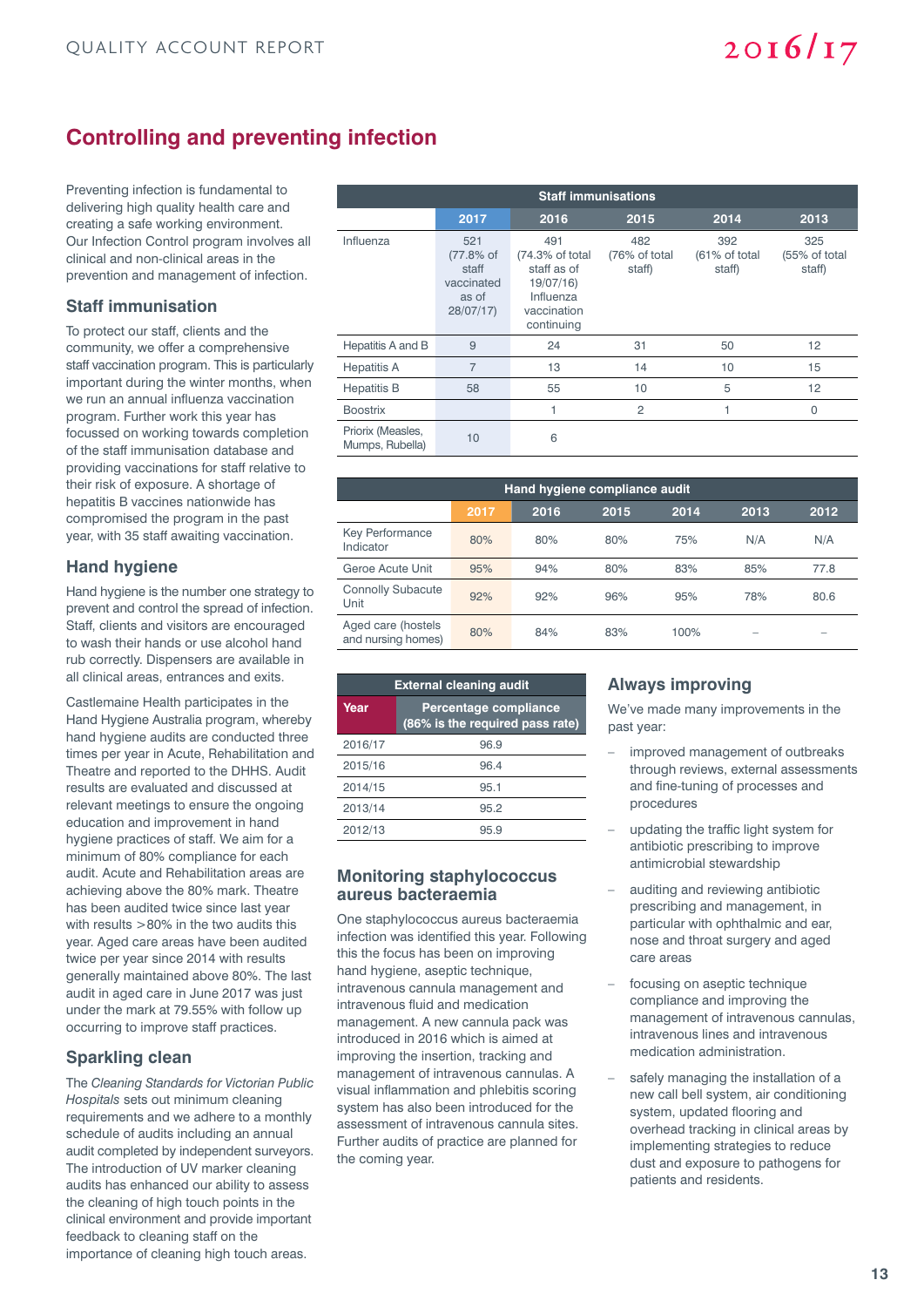

# **Living with us**

Castlemaine Health offers residential high and low care. Ellery House, Thompson House, Spencely and Penhall are four separate residences designed to provide a homelike environment while care is provided by specially trained staff.

During the year we continued to implement the twelve Montessori Principles, a project commenced in 2016. These principles assist the staff's ability to adapt the environment so residents can participate in meaningful activities that allow them to be as independent as possible, while increasing their feelings of self-worth.



**Nita Phillips, Patricia Gilligan and Liz Allen.**

### **Residential care quality indicators**

Five indicators have been developed by DHHS to evaluate the quality of care and enable comparisons between organisations. Three-monthly audits are completed and sent to DHHS for compilation into a report comparing performance to other residential care facilities and our previous results. These indicators are as follows:

### **– Number of residents who are prescribed nine or more medications**

 A team effort ensures our residents receive appropriate medications. Audits are conducted every three months to assess residents' medication status. All residents on nine or more medications are assessed by a GP and pharmacist to evaluate the appropriateness of medications. We compare our rate with other organisations and during the year we remained below the state average.

### **– Number of falls**

 To reduce the risk of falls, an individual assessment and care plan is developed for every resident. This is audited, together with the number of falls. In 2016–17, we had fewer falls than the previous year.

### **– Number of times physical restraint is used**

 A project to reduce restraint usage during 2016 has shown excellent results, with the use of restraint decreased to zero for the last two three monthly audits. Restraint is considered a last resort when caring for those where there is a risk of harm identified and requires consent from the resident or next of kin. The procedure was reviewed and now provides more clear guidance.

### **– Number of pressure injuries identified**

 All residents are assessed every three months for risk of pressure injury and preventative plans are developed as required. Our rate of pressure injuries has reduced during the year.

### **– Number of residents who have unplanned weight loss**

 Our dietitians and nursing staff work together to reduce the risk of unexpected weight loss. Audits are conducted every three months to identify residents who are losing excessive weight. These residents are assessed by a dietitian and strategies put in place to optimise weight. During the year there was a decrease in the number of residents that lost weight.



Episodes of physical restraint use (per 1000 bed days)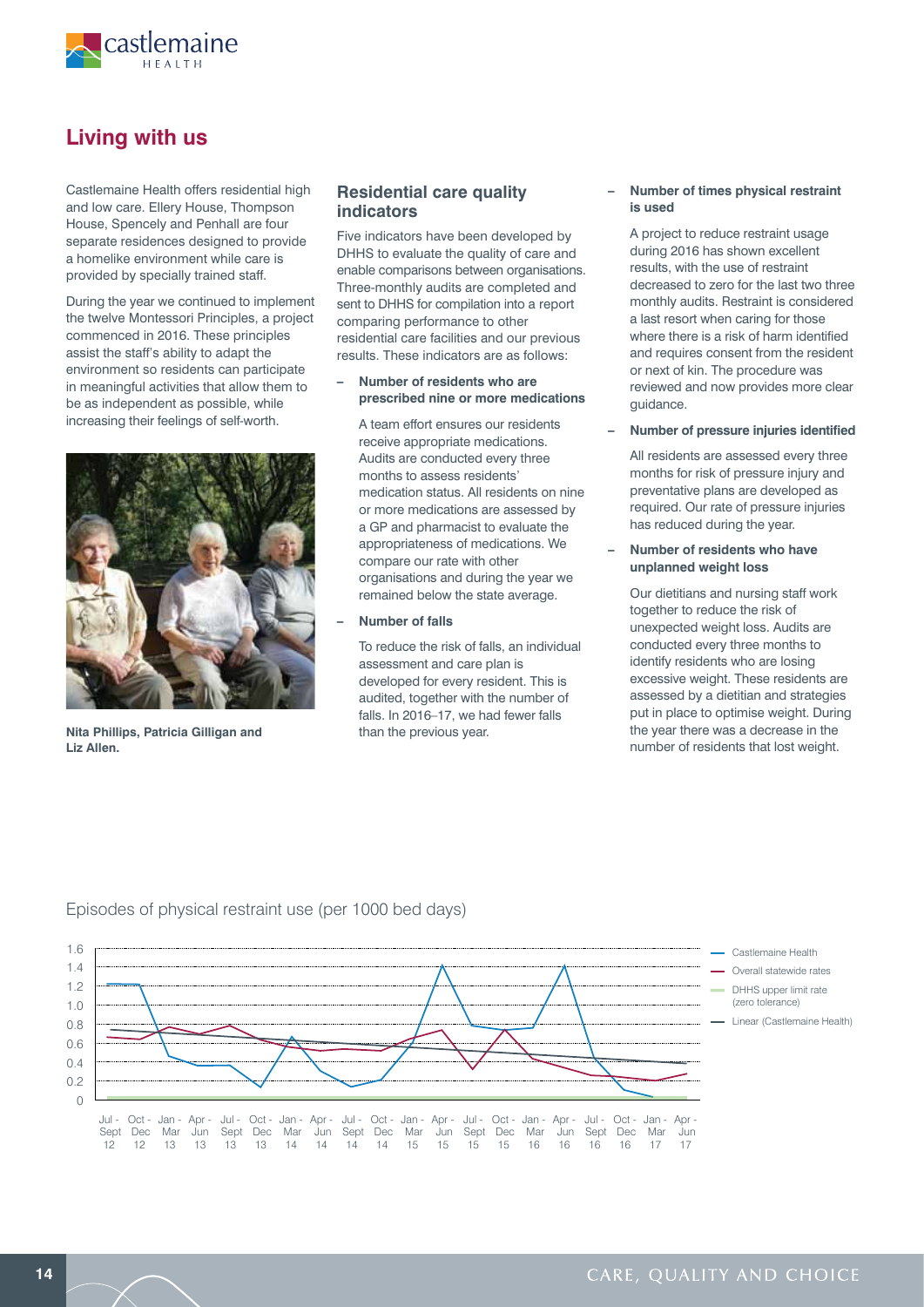# **Choosing your end of life story**

Advance care planning is when a person makes decisions and provides instructions in relation to his or her future health care should he or she become incapable of participating in treatment decisions.

An advance care plan can be changed or revoked at any time. Patients and residents who enter our facilities with existing documents will have those documents copied and placed in their medical file. Those who do not have an advanced care plan will be offered the opportunity to prepare one.

Specially trained staff and the patient/ resident's doctor can provide information to help patients and residents formalise their advance care plans. Information booklets are also available to help.

Strategies to increase the number of people with an advance care plan include:

- education sessions for medical practitioners
- introduction of Medical Education on Standards commenced in Victoria for medical staff
- adding an Advance Care Directives prompt to the Observation Response Chart
- educating Health Information staff on how to record the existence of advance care plans in the alerts on the patient information software
- including an advance care planning brochure in admission packs
- including information on advance care planning in our Patient Information Guide.

| Patients over 75 years of age with an advance care plan or substitute decision maker<br>2016/17 |         |           |          |  |  |
|-------------------------------------------------------------------------------------------------|---------|-----------|----------|--|--|
| July-Sep                                                                                        | Oct-Dec | Jan-March | Apr-June |  |  |
| 12%                                                                                             | 13%     | 13%       | 12%      |  |  |

# **Advance Care Planning in action**

**Charlie Ellery had a heart attack in November 2016. At the age of 96 he decided he did not want cardiac surgery or a pacemaker, and agreed with staff that his goal was to go home and live on his farm for as long as possible. With this goal in mind a team from the Transition Care Unit helped Charlie to review his home and activities to ensure he could stay on the farm safely. They even helped him to develop strategies to safely ride his quad motorbike around his cattle, which he continued to do daily until his death at home on the farm in March 2017.**



**Charlie Ellery on his quad bike at home on his Faraday farm.**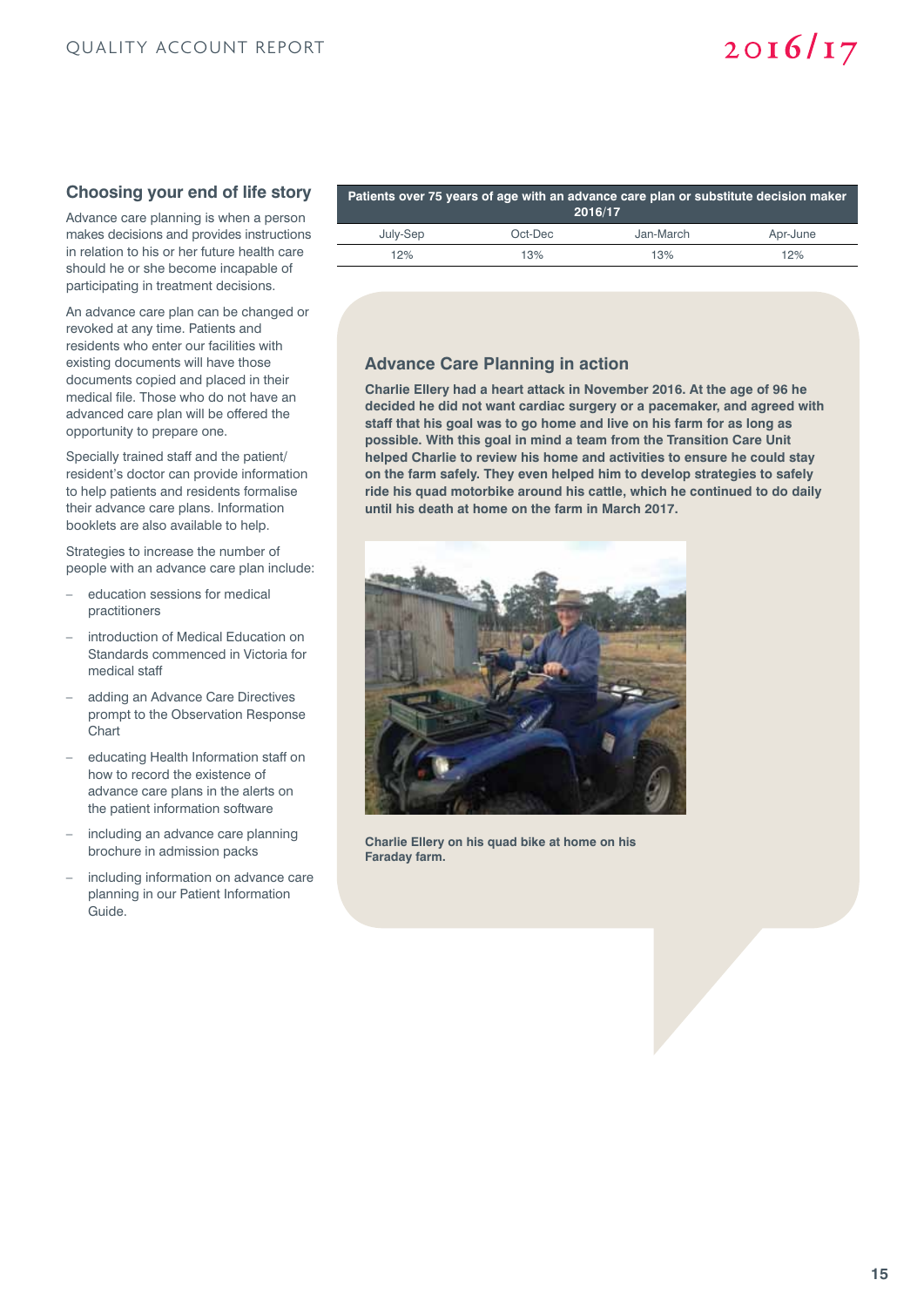

# **Fundraising**

We rely on community support to help fund improvements to our facilities and equipment. Donations, sponsorships, grants and bequests are gratefully received from many individuals, businesses, community groups, legacies and philanthropic trusts.

### **Murray to Moyne**

In April 2017, our Castlemaine Rouleurs once again hit the road to raise money for Castlemaine Health. Captain Gary Bunn led the team across 520 challenging kilometres from Echuca to Port Fairy. If that wasn't enough, the team held sausage sizzles, pizza nights and raffles to reach their fundraising target. This year, their efforts raised \$12,288.25 – all of which went towards the purchase of a new electrocardiogram (ECG) machine and CO2 monitor. Both are vital parts of our theatre equipment. We appreciate the great effort of all the riders and support crews and congratulate them all on a first-rate effort.

### **Run the Maine**

Run The Maine is an annual fun run/walk held in October, with proceeds going to Castlemaine Health and Cystic Fibrosis Victoria. In the last eight years, the event has raised over \$90,000 for the community and donated much of it to Castlemaine Health. The money has enabled us to purchase a high-tech warmer to help monitor and care for sick babies, purchase new defibrillators and train staff in their use, and refurbish our birthing suite.

Run The Maine Committee President Libby Mayes and her volunteers do an absolutely extraordinary job each year in pulling this event together. In 2016–17, their efforts raised \$13,500, which enabled us to purchase new palliative care mattresses.



**The Castlemaine Rouleurs**



**Run The Maine organising committee**

### **Bequests and donations**

Castlemaine Health gratefully receives bequests made in wills and donations. They're both practical and long-lasting ways to support the community, and future generations of family and friends.

In the year to 30 June 2017, Castlemaine Health received general donations to the total of \$17,884. We were very grateful to receive significant bequests from the Estate of Hjalmar Sigurd Nilsen for \$44,998, from the Estate of Willamina McBeth Todd for \$1,676, from the Estate of Leslie John Moore for \$5,000, a Bequest from GL Godfree for \$2,544 and a donation from the William Samuel Godfrey Charitable Trust for \$1,404.

### **Collier Charitable Fund**

The Collier Charitable Fund generously supported us this year, with a grant of \$30,000 towards the purchase of equipment to improve services in our operating suite.

In particular, the grant enabled us to purchase a smartline endoscopic storage unit, which is used to store gastoscopes, colonoscopies and cystoscopies. The grant also enabled us to purchase urology instruments which were added our existing urology instruments to enable us to perform additional prostrate surgery.

The equipment has helped meet the increased number of surgical patients since the expansion of our theatres in 2014.

### **Golden Bundle**

Waller Realty continues to support and promote our maternity service through the Golden Bundle. We present a 'baby bundle' gift basket to a baby born at Castlemaine Health each month. We sincerely thank Waller Realty for their generous ongoing sponsorship.